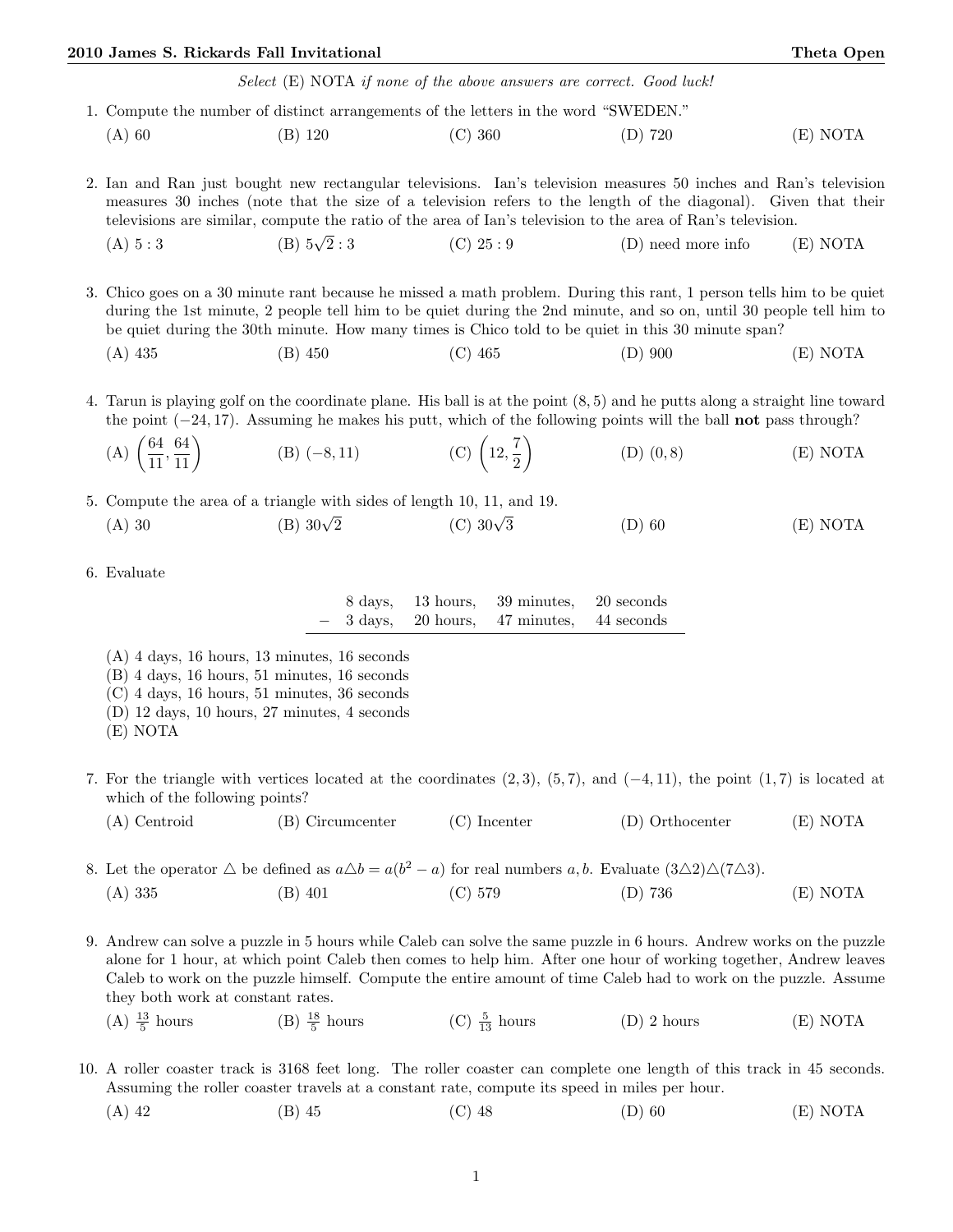## 2010 James S. Rickards Fall Invitational Theta Open

- 11. Triangle ABC has ∠A = 30° and ∠B = 45°. Given that  $BC = 2$ , compute the length of the longest side of the triangle. (A)  $2\sqrt{2}$  $\frac{1}{2}$  (B)  $\sqrt{2} + \sqrt{2}$ 6 (C)  $\sqrt{3} + \sqrt{3}$ (D)  $2 + \sqrt{6}$  $(E) NOTA$
- 12. Compute the sum of all integers x which satisfy  $|x-1| \leq 11$ . (A) −23 (B) 0 (C) 3 (D) 23 (E) NOTA

13. How many of the following number sets contain the number 0?

|         |       | 1.  | Real Numbers                    |         |          |
|---------|-------|-----|---------------------------------|---------|----------|
|         |       | II. | Positive Integers               |         |          |
|         |       |     | III. Nonnegative Integers       |         |          |
|         |       |     | <i>IV.</i> Nonpositive Integers |         |          |
| $(A)$ 1 | (B) 2 |     | $(C)$ 3                         | $(D)$ 4 | (E) NOTA |

14. If a Daniel can read 10 pages in 7 minutes, how many Daniels would it take to collectively read 45 pages in 1 minute and 45 seconds? Assume all Daniels read at a constant rate.

(A) 10 (B) 18 (C) 20 (D) 36 (E) NOTA

15. Steven is buying letters at a store which offers all consonants (letters other than A, E, I, O, U) for free, and each vowel at some price per letter (the price for different vowels may be different). At this store, the words MISSOURI and UTAH would cost \$9 each, MAINE would cost \$8, and FLORIDA and TEXAS cost \$7 each. Determine the cost in dollars for the word ARIZONA.

(A) \$9 (B) \$10 (C) \$11 (D) \$12 (E) NOTA

16. A nondegenerate triangle has sides of length 3, 7, and x. The maximum and minimum integral values of x are  $a$ and b, respectively. Compute the value of  $a + b$ .

(A) 13 (B) 14 (C) 15 (D) 16 (E) NOTA

17. When a soda is shaken,  $x$  fl. oz of soda will fizz up and expand to a volume of  $6x$  fl. oz. In a can with 12 fl. oz of soda and 1 fl. oz of free space, determine the maximum amount of soda in fluid ounces which can fizz up within the boundaries of the can.

(A) 0 (B)  $\frac{1}{6}$  $(C) \frac{1}{3}$  $(E)$  NOTA

18. Ian is playing Line Rider. He makes a line of length 6 at a 30◦ angle with a horizontal line. He then draws a penguin which moves down the entirety of the angled line. Determine the horizontal displacement of the penguin.

(A) 3 (B)  $3\sqrt{2}$  $(C)$  3 $\sqrt{3}$  $\overline{2}$  (D) 6 (E) NOTA

19. Which of the following answers is NOT equal to the other three?  $(A) 2^{\frac{1}{2}}$  $(B)$   $\sqrt{2}$  $\overline{2}$  (C)  $\frac{2^1}{2^2}$ 2  $(D)$   $4^{\frac{1}{4}}$  $(E) NOTA$ 

20. Compute the sum of the mean, median, and mode of the data set {20, 23, 26, 21, 23, 19}. (A) 67 (B) 67 $\frac{1}{2}$ (C) 69 (D) 70 (E) NOTA

21. Which of the following answers is NOT a solution to the equation  $(x^2 - 4x + 4)^{(x^2-3x-4)} = 1$ ? (A) −1 (B) 1 (C) 3 (D) 4 (E) NOTA